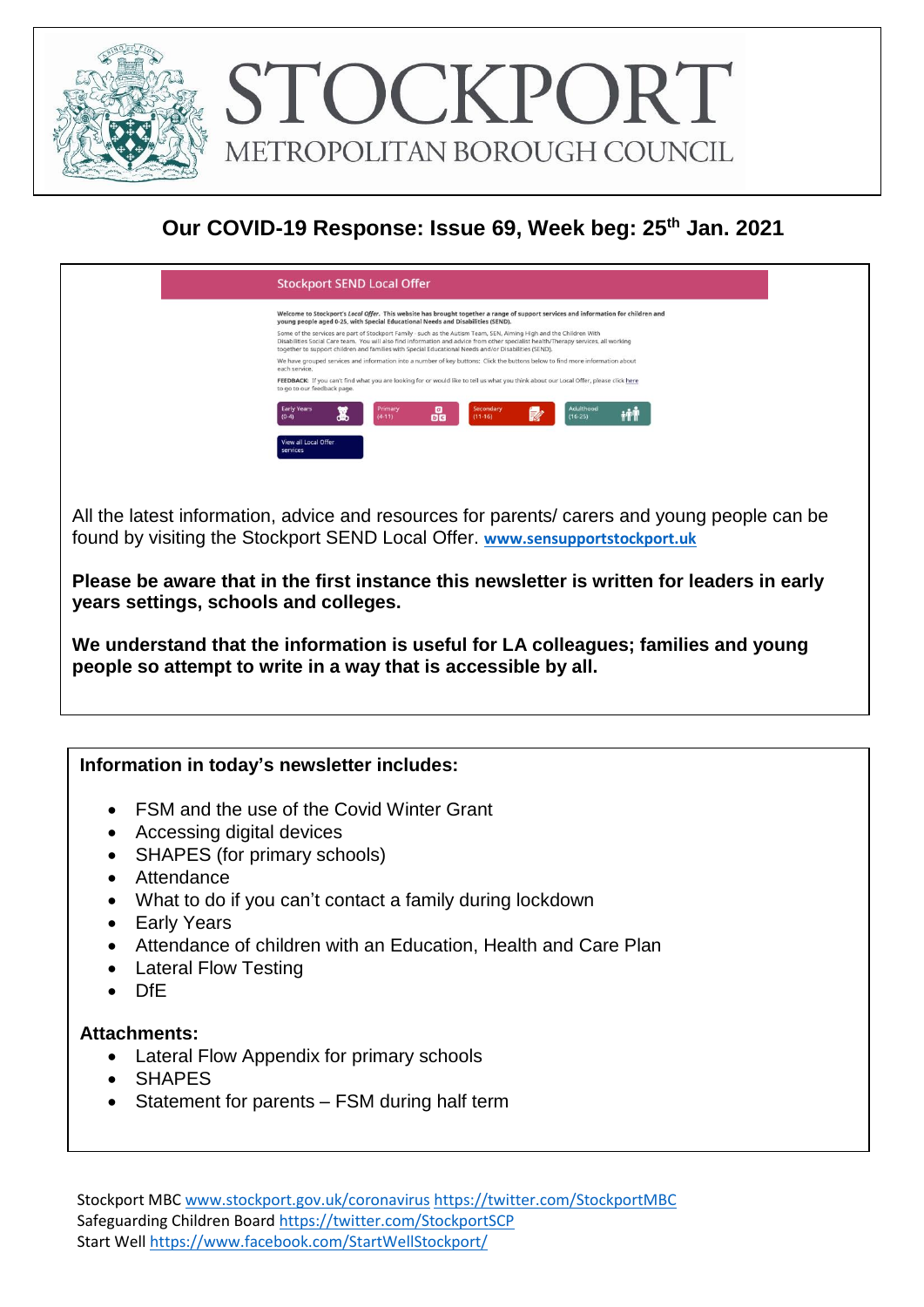"Sometimes", said the horse. "Sometimes What?" asked the boy"<br>"Sometimes just getting up"<br>and carrying on is"

@charliemackesy.

# Thank you.

We continue to be extremely proud of the work completed across Stockport, since the start of term to enable so many early years settings, schools and colleges to be open for children and young people.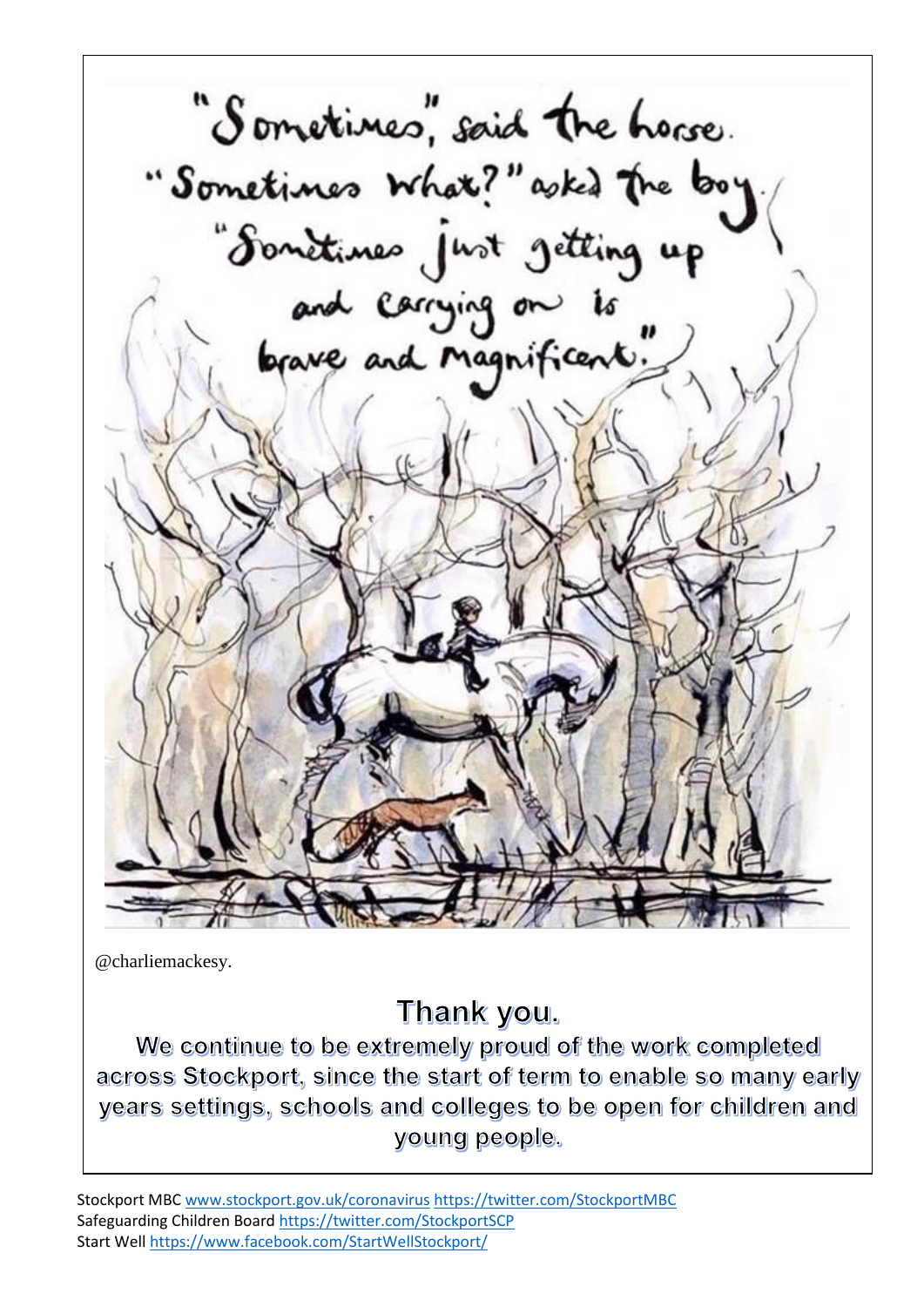## **Families accessing food over February Half Term**

Stockport Council will once again be issuing vouchers to families eligible for benefit related free school meals who attend Stockport schools.

These vouchers will be issued electronically to parents email address. The vouchers will be issued to coincide with February half term. The vouchers will be issued using the PayPoint system which can be redeemed at local stores and in major supermarkets supporting PayPoint and can be used for food, fuel and other winter essentials consistent with the remit of the DWP Covid Winter Package Grant from which these vouchers are being funded.

Any families without an email address will receive an Aldi voucher in the post.

The value of the vouchers will be £20 per eligible child. The additional £5 per eligible child reflects the closure of schools as part of the current national lockdown and the increased costs such as household fuel and heating as a result.

Families who have difficulty accessing their vouchers, including for reasons of clinical vulnerability, should be directed to the **Coronavirus helpline 0161 217 6046.** Monday to Friday, from 9am to 5pm and on Saturdays from 10am to 4pm, by calling **0161 217 6046**.

You may have families who need support due to having English as a second language. We will be directing non-English speakers in the first instance to their schools with queries about the voucher. We would be grateful, where you have existing relationships with the Ethnic Diversity Services that you access this service to support families.

If you have any queries or need additional support please contact **Tanya.cross@stockport.gov.uk**

The Coronavirus helpline can provide advice to families in need of additional financial support, which can also be access via the Council website:<https://www.stockport.gov.uk/topic/money-advice-and-support-coronavirus>

A statement has been provided for schools to include in their usual communication routes to support parents.

## **The use of the Covid Winter Package Grant (after half-term)**

The scope of the Covid Winter Package Grant also allows for the provision of support to families not in receipt of means-tested Free School Meals. Thank you to all schools who provided data last term to help establish the level of need outside of the means- tested FSM cohort. This data has allowed for a borough-wide budget to be identified and we will be working with schools in the coming weeks to agree a mechanism to allocate the funds.

If you have any questions or comments on the process please direct these to **Tanya.cross@stockport.gov.uk**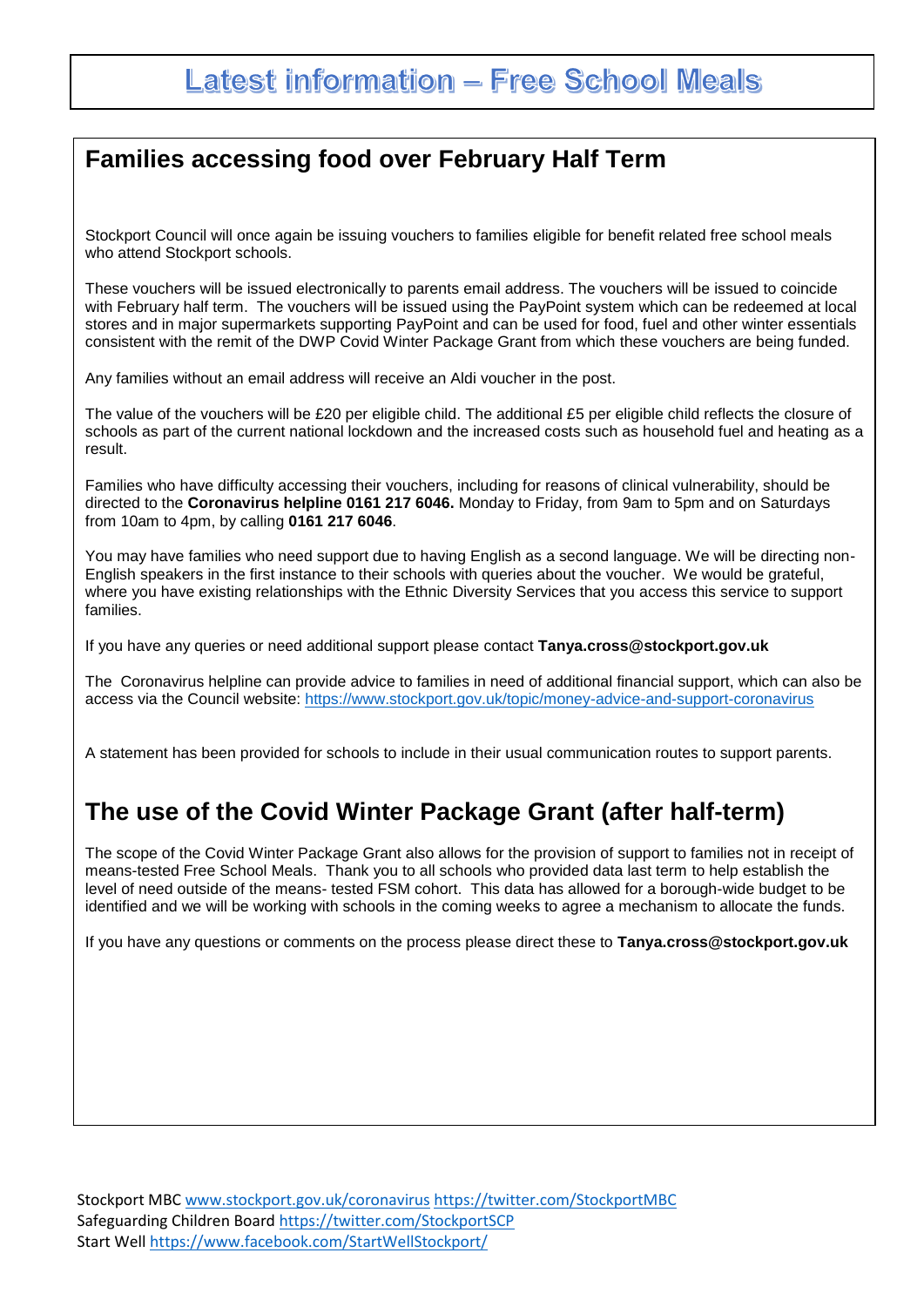|           | Accessing more digital devices                                                                                                                                                                                                                                                                                                                                                                                                                                                                                                                                                                                                                                                                                                                                                                                                                                                                                                                                                                                                                                                                                  |
|-----------|-----------------------------------------------------------------------------------------------------------------------------------------------------------------------------------------------------------------------------------------------------------------------------------------------------------------------------------------------------------------------------------------------------------------------------------------------------------------------------------------------------------------------------------------------------------------------------------------------------------------------------------------------------------------------------------------------------------------------------------------------------------------------------------------------------------------------------------------------------------------------------------------------------------------------------------------------------------------------------------------------------------------------------------------------------------------------------------------------------------------|
| $\bullet$ | Firstly schools should use up their DfE allocation via the portal and challenge this if it's not<br>enough. Please email lee.emery@stockport.gov.uk if you experience any problems so she can<br>collate a collective picture of any challenges with this.<br>GMCA has opened up their GM Technology Fund again. This offers new kit as well as pre-loved<br>devices directly to schools. Schools need to complete a short online survey to be<br>considered. For the survey schools will need to give an indication of how many pupils are still<br>experiencing a barrier to learning due to lack of a suitable device or data in total and a<br>breakdown of how this splits across year groups. Schools can just request new kit only, or also<br>request refurbished kit too. Schools have the option to state the type of equipment you would<br>like – ie: laptops, chrome books, dongles or other data package etc. There is no guarantee of<br>what schools might get as it will be dependent on how much money they can raise.<br>https://www.gmconsult.org/digital/gm-tech-fund-school-requirements/ |
| $\bullet$ | In addition, Stockport's Digital Inclusion Alliance, DigiKnow, is also launching a new device<br>recycling scheme with donations from local businesses. If schools know of anyone who would<br>like to purchase a low cost, pre-loved device they can contact the Stockport Charity Community<br>Computers 0161 476 2777. Alternatively, the new Digital Lending Library is also due to receive<br>refurbished devices through the scheme. Schools can contact the digital library via this helpline<br>number - 07537 127095 to have a discussion about what their school needs, or they can<br>signpost families to contact the library directly. The Digital Lending Library can also help if a<br>family requires support with digital skills and online safety.                                                                                                                                                                                                                                                                                                                                            |

# **Update from SHAPES for primary schools**

To support families to be physically active, SHAPES have designed the next **home challenge** to align with next week's children's mental health week.

We would very much appreciate it if schools would notify your families about this using the attached materials. We would like to congratulate Broadstone Hall who currently have 16 families who have signed up.

Information about the **Shooting Stars** football programme, training opportunities and resources are available on [www.girlsfootballinschools.org](http://www.girlsfootballinschools.org/) . Please use these links to book onto these events by the 5th February.

| 9.2.21                       | $10:30 -$                      | https://youthsporttrust.force.com/YST_EventRedirectUpdate?id=a4O3z000000rt93 |
|------------------------------|--------------------------------|------------------------------------------------------------------------------|
| 11.2.21                      | 12:00 <sub>pm</sub>            |                                                                              |
| 16.2.21                      |                                |                                                                              |
| 9.2.21<br>11.2.21<br>16.2.21 | $3:30 -$<br>5:00 <sub>pm</sub> | https://youthsporttrust.force.com/YST_EventRedirectUpdate?id=a4O3z000000rtJR |

If you have any questions please contact: [jude.riddings@stockport.gov.uk](mailto:jude.riddings@stockport.gov.uk)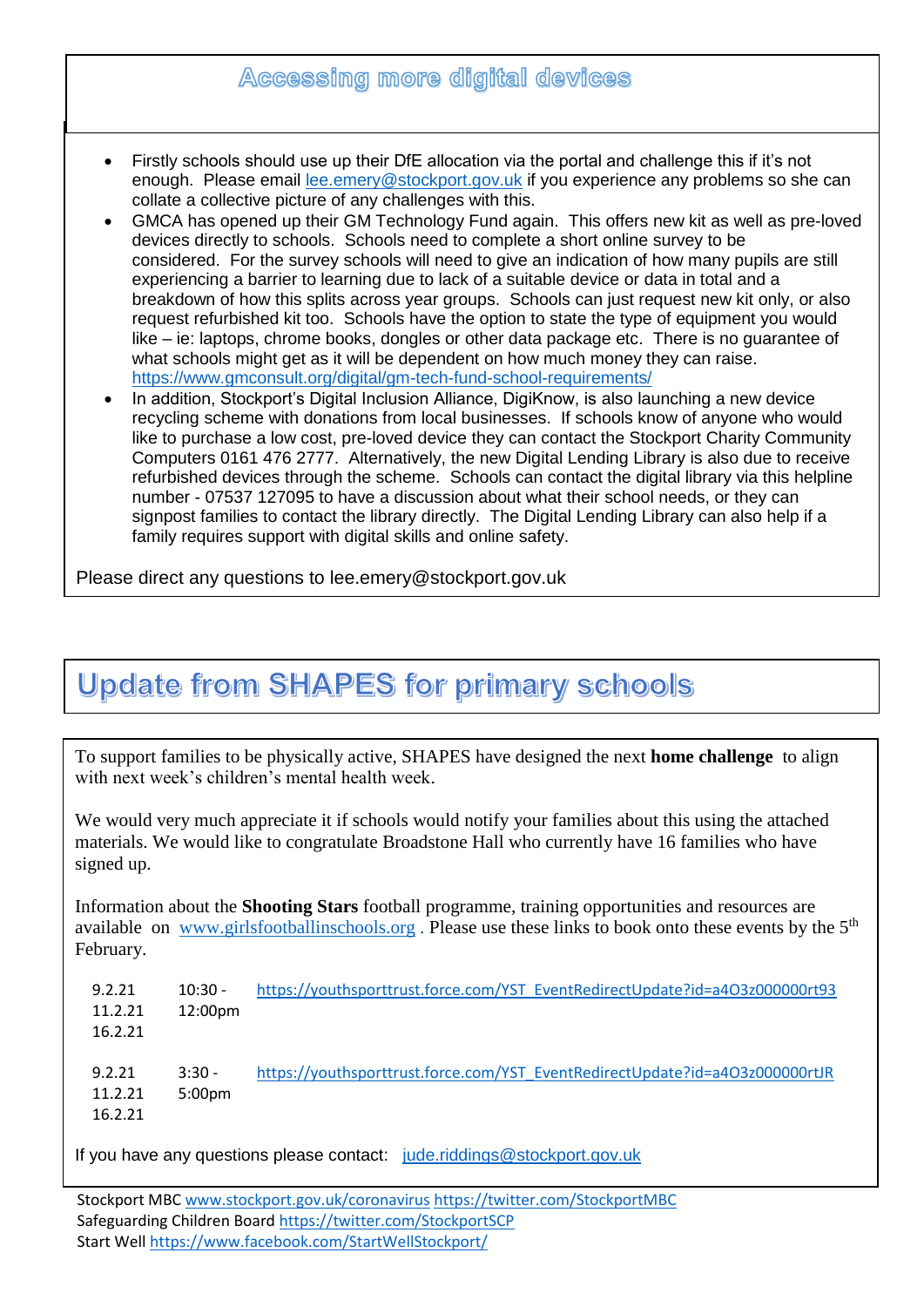# **Attendance**

#### **Recording attendance during the current lockdown**

- The offences related to school absence have been temporarily disapplied as they were in the first lockdown.
- All pupils who are not eligible to be in school should be marked as Code X.
- As vulnerable children are still expected to attend school full time, they should not be marked as Code X if they are not in school, except if they are shielding, self-isolating or quarantining in line with public health guidance.
- If the parent of a vulnerable child wishes their child to be absent from school, they should let the school know and the DfE expects schools to record the absence using Code C (leave of absence authorised by the school), unless another authorised absence code is more applicable.
- This applies to vulnerable children whose parents have chosen not to take up a place at all during this lockdown period – they should also be marked as Code C.

#### **Engagement with remote learning**

Schools should keep a record of and monitor all pupils' engagement with remote education, but this does not need to be recorded in the attendance register as there is no legal obligation on parents to ensure their child engages with remote learning. DfE guidance states that schools should 'have systems for checking, daily, whether pupils are engaging with their work, and work with families to rapidly identify effective solutions where engagement is a concern.' Whilst this is the school's responsibility, it may be appropriate to seek support from other services if they are already involved with the child or family, i.e. School Age Plus Worker, Social Worker etc.

Please note that non-engagement with remote education would not in itself be a reason to report a child as 'missing from school'. The process that schools should follow if they are unable to make contact with a family during this lockdown period, either when following up non-engagement with remote learning or through regular welfare calls, is included as an attachment to this newsletter.

#### **Reporting attendance to the DfE - educational setting status form**

The DfE has requested that schools complete the educational setting status form and return via the DfE portal by 2:00 pm each day. This data is intended to help the government monitor the impact of coronavirus on settings and focus support more effectively. The data is also accessed by the LA to monitor attendance of vulnerable groups, so we would be grateful if schools could complete and return the form daily to the DfE if not already doing so. More information can be found here:

<https://www.gov.uk/guidance/how-to-complete-the-educational-setting-status-form>

For any queries, please contact: Emma Storer, Operational Lead – Education Access & Welfare Services [emma.storer@stockport.gov.uk](mailto:emma.storer@stockport.gov.uk) 07891 949448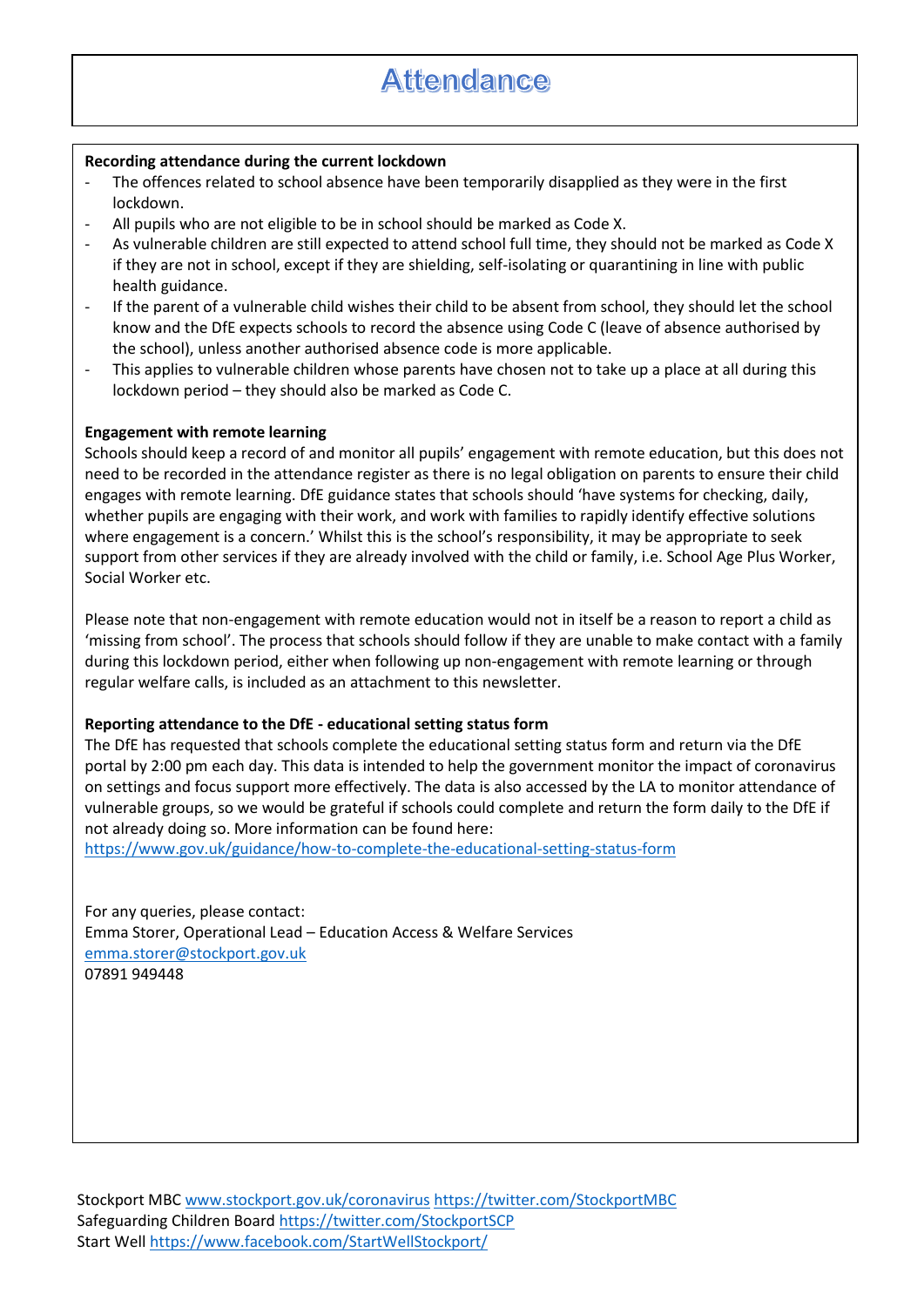# **WHAT TO DO IF SCHOOL IS UNABLE TO ESTABLISH CONTACT WITH FAMILIES DURING LOCKDOWN**

**This process should be used when a school is unable to make contact with parents, either when making welfare calls home or following up non-engagement with remote learning**

- 1. If parents do not answer the call, continue to try to make contact at different times of the day using all available contact details. If no response is received, use emergency contact information and request that they ask the parent to contact school.
- 2. If there is an allocated Social Worker, School Age Plus worker, or other lead professional involved, contact them and ask that they communicate with parents and update the school.
- 3. In all other cases, schools should consider the following to help assess any potential risk:
	- **Are you aware of any underlying health conditions that may put the parent and/or the child at a higher risk of becoming seriously ill from COVID-19? This may include asthma, COPD, heart condition, diabetes etc. A list of conditions can be found here: [www.nhs.uk/conditions/coronavirus-covid-19/advice-for-people-at-high-risk](http://www.nhs.uk/conditions/coronavirus-covid-19/advice-for-people-at-high-risk)**
	- **Does the child live with a lone parent or are there other adults in the household? If the child lives with one parent/adult, are you satisfied the child is old enough or has the capacity to seek help if necessary, for example if the parent/adult is seriously ill?**
	- **Has the child logged onto any school platforms or submitted work by email that may provide assurance they are well?**
	- **Does the child have siblings attending school elsewhere? If yes, make enquiries with that school and ascertain if they have had recent contact or have any concerns.**
	- **Have you heard information from other sources that has caused concern?**
		- If answers to the above give cause for concern and indicate that the child may be at risk, contact the Multi- Agency Safeguarding and Support Hub **(MASSH)- (0161) 217-6028 or 6024, out of hours (0161) 718-2118**
- 4. If the answers do not raise your level of concern, write a letter to parents expressing concern and ask them to contact school. In the letter explain that if 'no contact' continues then the school will seek the advice from local safeguarding services, i.e., the MASSH. **You may wish to speak to the MASSH for advice if you are unsure.**
- 5. If the school have specific concerns suggesting a child may be at risk of harm or abuse, they should contact the MASSH immediately. **Keep risk assessing all the information as you usually would.**
- 6. If there are immediate safety or welfare concerns, contact the Police via 999. Non-urgent concerns which you feel warrant Police involvement should be raised via 101.

Further guidance on when to call the Police can be found here-NPCC -When to call the police-guidance [for schools and colleges.pdf](https://www.npcc.police.uk/documents/Children%20and%20Young%20people/When%20to%20call%20the%20police%20guidance%20for%20schools%20and%20colleges.pdf)

Stockport MBC [www.stockport.gov.uk/coronavirus](http://www.stockport.gov.uk/coronavirus) <https://twitter.com/StockportMBC> Safeguarding Children Board<https://twitter.com/StockportSCP> Start Wel[l https://www.facebook.com/StartWellStockport/](https://www.facebook.com/StartWellStockport/)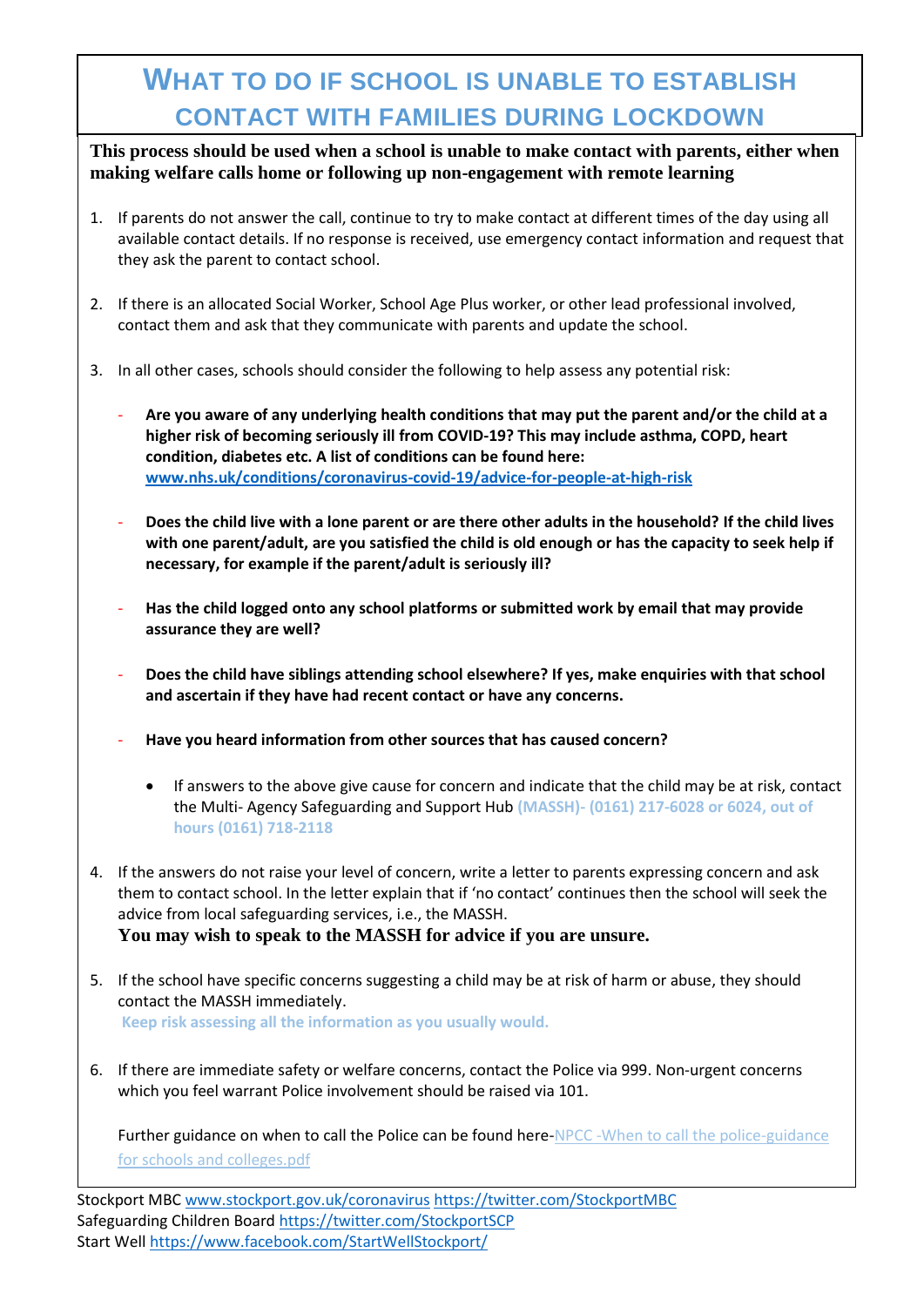#### PPE supplies

We are continuing to distribute supplies of PPE over the next couple of weeks and you should receive your delivery soon. Delivery to Stockport childminders will begin next week. We are liaising with the main Stockport Council supplier regarding purchases of PPE at the council rates and will forward the details in the near future.

#### Early Years Testing - Lateral Flow Testing for Childminders and staff in EY settings (PVI)

Following the information shared on 19.1.21 for the roll out of asymptomatic testing of local early years staff there has been good feedback from Childminders and EY settings.

In order to book a Lateral Flow Device (LFD) Test at Fred Perry House, which is adjacent to Stockport Town Hall, please use the following link …

Book a test - [Book a coronavirus test -](https://www.stockport.gov.uk/start/book-a-coronavirus-test) Stockport Council Opening Times Monday to Friday 7 a.m. - 6 p.m. and Saturday 10.00-2.00 p.m.

Childminders and Early Years settings are asked to report any positive cases to us as they have previously done. In the event of a positive LFD test result you are asked to follow the self-isolation requirements in the same way, but also to get a PCR test to confirm your LFD result.

The access to on-site regular testing for all staff on larger nursery sites is being progressed.

#### DFE EY attendance data collection

This data collection takes place every Thursday. The DfE need you to provide this information every week so that the government can gain an accurate understanding of what is happening locally. Your information helps to support national decision making to provide relevant support and policy solutions during the pandemic. Completing the information is the best and most efficient way for you to let us know about the children attending and / or any issues that may be arising.

Day nurseries and preschools should complete the most up-to-date spreadsheet and return to [eypt@stockport.gov.uk](mailto:eypt@stockport.gov.uk) Please can we receive it no later than 12 noon on the Thursday so that we can collate the responses. You can send it to us earlier in the week if that is easier for you.

Childminders should complete the online questionnaire before Thursday each week. The link to record attendance is below: <https://consultation.stockport.gov.uk/stockport-family/dd8fac5a/>

If you require any help in completing, please contact the Childminding Team; [childminding@stockport.gov.uk,](mailto:childminding@stockport.gov.uk) 0161 218 1200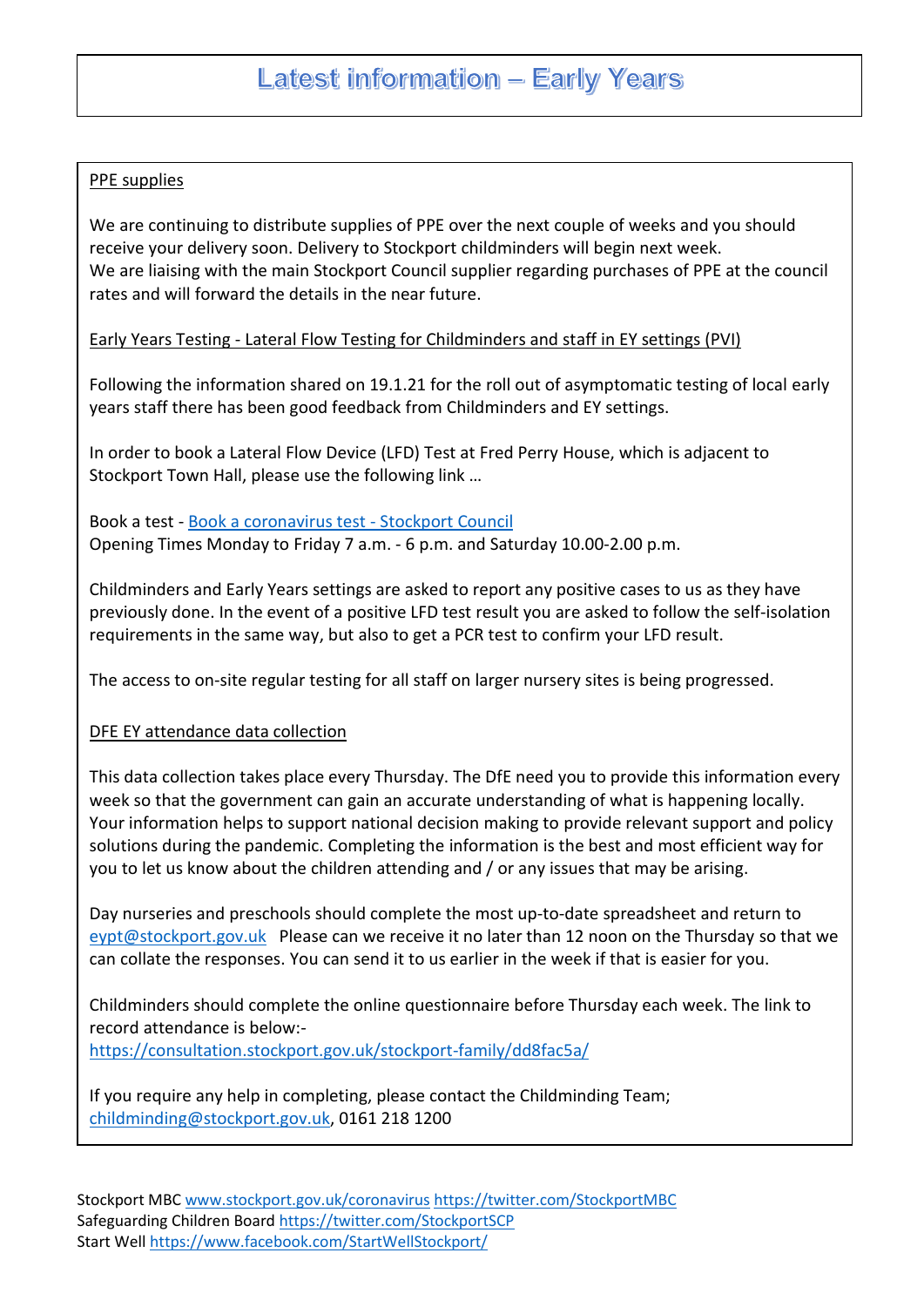### Ofsted

There is now a direct link on the Ofsted website for notifying them of a positive case in your childcare setting.

[Tell Ofsted if you have a COVID-19 case in your setting](https://www.gov.uk/guidance/tell-ofsted-if-you-have-a-covid-19-incident-at-your-childcare-business)

### First Aid (Childminders)

The rules on obtaining a full paediatric First Aid certificate have not changed for childminders. It is a requirement of their registration that this is obtained. We recommend that this is done in a timely way owing to the reduced numbers that training companies delivering the qualification are offering. Where necessary, certificates may be extended currently until 31 March 2021 at the latest. Full details are contained in the Government [EYFS framework coronavirus disapplications guidance](https://www.gov.uk/government/publications/early-years-foundation-stage-framework--2/early-years-foundation-stage-coronavirus-disapplications)

### **Discretionary Grant**

There is an opportunity to apply for a new discretionary grant that is available for open businesses if they have been negatively impacted by the local restrictions. The updated guidance is now live on the website and early years provision is now eligible to apply subject to meeting the criteria. Applications can be made through the webpage on the link below.

<https://www.stockport.gov.uk/discretionary-grant-schemes>

We have sought a couple of points of clarification which I hope you find helpful.

*If they were able to remain open but had substantial loss of income we would ask them to declare that when they apply so we can see they have met the criteria for the grant.*

*As long as they meet the criteria for this grant it will not matter if they have had a previous grant.*

### Early Years business support from Hempsalls

Business Map, a National webinar for early years and childcare providers held recently by Hempsalls. The feedback from these sessions has been very positive. A recording of the session and the materials can be found on the [Foundation Years website.](https://foundationyears.org.uk/2021/01/hempsalls-business-map-for-early-years-providers/)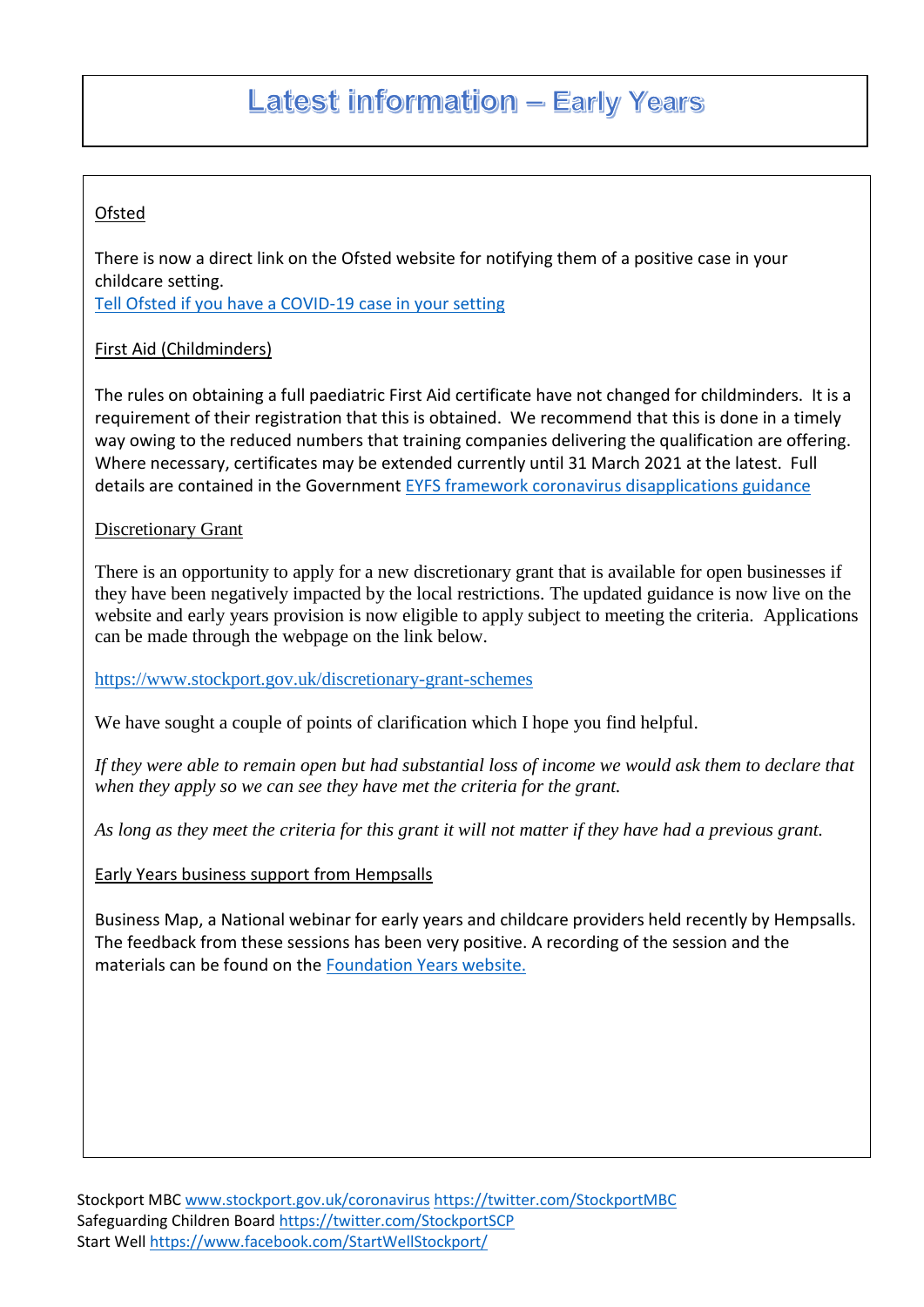# Attendance of children with Education, Health and Care **Plans**

Although many of our children with additional needs are currently attending school, there are some who are learning at home.

It is important that both schools and the LA are assured that the needs of children working at home, are being met. To this end, LA officers, from the School Improvement Service for primary schools and from the Learning Support Service for high schools, will be contacting schools. This is to find out who is learning from home and the extent to which schools may need further help to ensure that the support offered is in line with the Education, Care and Health Plan.

# **Latest information - Lateral Flow Testing**

### **Information for Primary and Nursery Schools**

**[https://www.gov.uk/government/publications/coronavirus-covid-19-asymptomatic](https://www.gov.uk/government/publications/coronavirus-covid-19-asymptomatic-testing-for-staff-in-primary-schools-and-nurseries)[testing-for-staff-in-primary-schools-and-nurseries](https://www.gov.uk/government/publications/coronavirus-covid-19-asymptomatic-testing-for-staff-in-primary-schools-and-nurseries)**

All primary schools, school-based nurseries and maintained nursery schools started to receive deliveries of home testing kits to offer to all their staff from 18 January.

Schools also received a booklet which outlined how to take the test. Many sections within this booklet were highlighted in yellow, to identify where schools need to customise the booklet to reflect their individual circumstances. Please do not amend any of the other non-highlighted sections.

The LA provided a Risk Assessment Tool earlier in the week to support the lateral flow testing in primary schools. Policy around the subsequent use of PCR tests following a lateral flow test changed during the week. An appendix has been written for primary headteachers to add to the existing Risk Assessment.

### **Lateral Flow and PCR tests (for all schools):**

On receipt of a positive Lateral Flow test the staff member must begin to self-isolate immediately and book a PCR test. Any necessary contact tracing should be undertaken and contacts should be asked to self-isolate.

In the event that the PCR test is negative they can return to work and cease self-isolating. Contacts can also cease self-isolating.

Stockport MBC [www.stockport.gov.uk/coronavirus](http://www.stockport.gov.uk/coronavirus) <https://twitter.com/StockportMBC> Safeguarding Children Board<https://twitter.com/StockportSCP> Start Wel[l https://www.facebook.com/StartWellStockport/](https://www.facebook.com/StartWellStockport/)